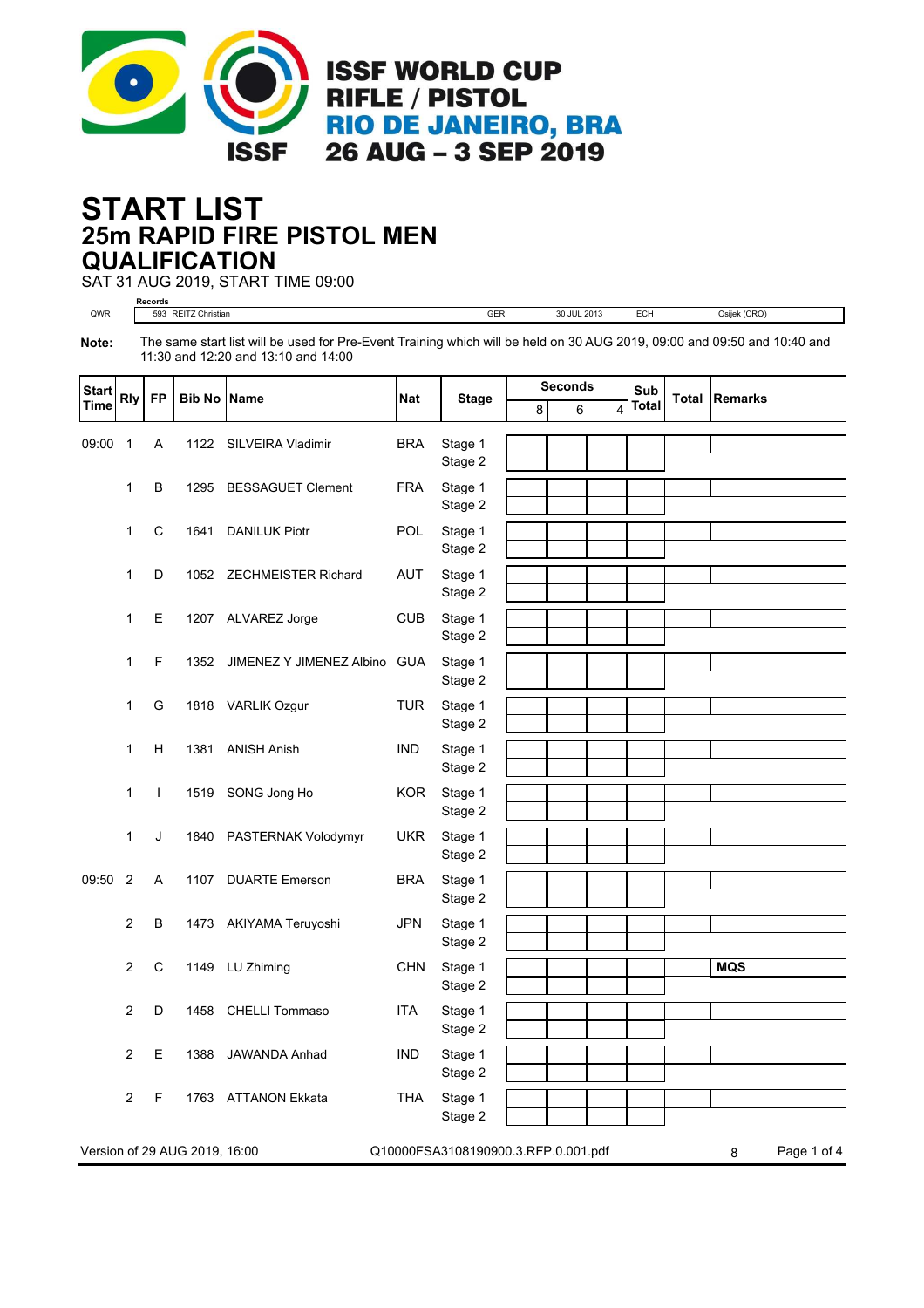| <b>Start</b>                                                              | <b>Rly</b>     | <b>FP</b>    | <b>Bib No Name</b> |                                             | <b>Nat</b> | <b>Stage</b>       | <b>Seconds</b> |  |             |   | Sub          |  | <b>Total Remarks</b> |
|---------------------------------------------------------------------------|----------------|--------------|--------------------|---------------------------------------------|------------|--------------------|----------------|--|-------------|---|--------------|--|----------------------|
| <b>Time</b>                                                               |                |              |                    |                                             |            |                    | 8              |  | 6           | 4 | <b>Total</b> |  |                      |
| 09:50                                                                     | $\overline{2}$ | G            | 1621               | ALTAMIRANO FARFAN Kevin PER<br>Luis         |            | Stage 1<br>Stage 2 |                |  |             |   |              |  |                      |
|                                                                           | $\overline{2}$ | H            | 1031               | EVGLEVSKI Sergei                            | <b>AUS</b> | Stage 1            |                |  |             |   |              |  |                      |
|                                                                           |                |              |                    |                                             |            | Stage 2            |                |  |             |   |              |  |                      |
|                                                                           | $\overline{2}$ | $\mathbf{I}$ | 1647               | SAKOWSKI Patryk                             | POL        | Stage 1            |                |  |             |   |              |  |                      |
|                                                                           |                |              |                    |                                             |            | Stage 2            |                |  |             |   |              |  |                      |
| 10:40                                                                     | 3              | A            | 1855               | <b>LEVERETT Henry Turner</b>                | <b>USA</b> | Stage 1            |                |  |             |   |              |  |                      |
|                                                                           |                | B            | 1615               | <b>BASHIR Ghulam Mustafa</b>                | <b>PAK</b> | Stage 2            |                |  |             |   |              |  |                      |
|                                                                           | 3              |              |                    |                                             |            | Stage 1<br>Stage 2 |                |  |             |   |              |  |                      |
|                                                                           | 3              | $\mathsf C$  | 1890               | <b>GOMEZ Douglas</b>                        | <b>VEN</b> | Stage 1            |                |  |             |   |              |  |                      |
|                                                                           |                |              |                    |                                             |            | Stage 2            |                |  |             |   |              |  |                      |
|                                                                           | 3              | D            | 1227               | <b>TEHAN Tomas</b>                          | <b>CZE</b> | Stage 1            |                |  |             |   |              |  |                      |
|                                                                           |                |              |                    |                                             |            | Stage 2            |                |  |             |   |              |  |                      |
|                                                                           | 3              | Е            | 1275               | <b>OLESK Peeter</b>                         | <b>EST</b> | Stage 1<br>Stage 2 |                |  |             |   |              |  |                      |
|                                                                           | 3              | F            | 1775               | SUKHONPANICH Pornchai                       | <b>THA</b> | Stage 1            |                |  |             |   |              |  |                      |
|                                                                           |                |              |                    |                                             |            | Stage 2            |                |  |             |   |              |  |                      |
|                                                                           | 3              | G            | 1563               | ENKHTAIVAN Davaakhuu                        | <b>MGL</b> | Stage 1            |                |  |             |   |              |  |                      |
|                                                                           |                |              |                    |                                             |            | Stage 2            |                |  |             |   |              |  |                      |
|                                                                           | 3              | H            | 1351               | <b>CASTILLO AGUILAR Jose</b><br>Pablo Vidal | <b>GUA</b> | Stage 1            |                |  |             |   |              |  |                      |
|                                                                           |                |              |                    |                                             |            | Stage 2            |                |  |             |   |              |  |                      |
|                                                                           | 3              | T            | 1145               | LI Yuehong                                  | <b>CHN</b> | Stage 1<br>Stage 2 |                |  |             |   |              |  |                      |
| 11:30                                                                     | $\overline{4}$ | A            | 1816               | <b>KILIC Murat</b>                          | <b>TUR</b> | Stage 1            |                |  |             |   |              |  |                      |
|                                                                           |                |              |                    |                                             |            | Stage 2            |                |  |             |   |              |  |                      |
|                                                                           | 4              | B            | 1500               | <b>HAN Daeyoon</b>                          | <b>KOR</b> | Stage 1            |                |  |             |   |              |  |                      |
|                                                                           |                |              |                    |                                             |            | Stage 2            |                |  |             |   |              |  |                      |
|                                                                           | 4              | $\mathsf{C}$ | 1622               | <b>CARRILLO Marko</b>                       | <b>PER</b> | Stage 1<br>Stage 2 |                |  |             |   |              |  |                      |
|                                                                           | 4              | D            |                    | 1331 PUTZMANN Mathias                       | <b>GER</b> | Stage 1            |                |  |             |   |              |  |                      |
|                                                                           |                |              |                    |                                             |            | Stage 2            |                |  |             |   |              |  |                      |
|                                                                           | 4              | Е            | 1856               | LEVERETT III Jack Hobson                    | <b>USA</b> | Stage 1            |                |  |             |   |              |  |                      |
|                                                                           |                |              |                    |                                             |            | Stage 2            |                |  |             |   |              |  |                      |
|                                                                           | 4              | F            | 1226               | <b>STRNAD Martin</b>                        | <b>CZE</b> | Stage 1<br>Stage 2 |                |  |             |   |              |  |                      |
|                                                                           | 4              | Н            | 1645               | MILIWEK Oskar                               | POL        | Stage 1            |                |  |             |   |              |  |                      |
|                                                                           |                |              |                    |                                             |            | Stage 2            |                |  |             |   |              |  |                      |
|                                                                           | 4              | $\mathbf{I}$ | 1312               | <b>CALLAGHAN Kristian Michael GBR</b>       |            | Stage 1            |                |  |             |   |              |  |                      |
|                                                                           |                |              |                    | Smeeton                                     |            | Stage 2            |                |  |             |   |              |  |                      |
| 12:20                                                                     | 5              | A            | 1098               | <b>BATISTA Jose Carlos</b>                  | <b>BRA</b> | Stage 1            |                |  |             |   |              |  |                      |
|                                                                           |                |              |                    |                                             |            | Stage 2            |                |  |             |   |              |  |                      |
|                                                                           | 5              | В            | 1039               | <b>HAVLICEK Thomas</b>                      | <b>AUT</b> | Stage 1<br>Stage 2 |                |  |             |   |              |  |                      |
|                                                                           | 5              | D            | 1332               | <b>REITZ Christian</b>                      | <b>GER</b> | Stage 1            |                |  |             |   |              |  |                      |
|                                                                           |                |              |                    |                                             |            | Stage 2            |                |  |             |   |              |  |                      |
|                                                                           | 5              | Е            |                    | 1402 SINGH Adarsh                           | <b>IND</b> | Stage 1            |                |  |             |   |              |  |                      |
|                                                                           |                |              |                    |                                             |            | Stage 2            |                |  |             |   |              |  |                      |
| Version of 29 AUG 2019, 16:00<br>Q10000FSA3108190900.3.RFP.0.001.pdf<br>8 |                |              |                    |                                             |            |                    |                |  | Page 2 of 4 |   |              |  |                      |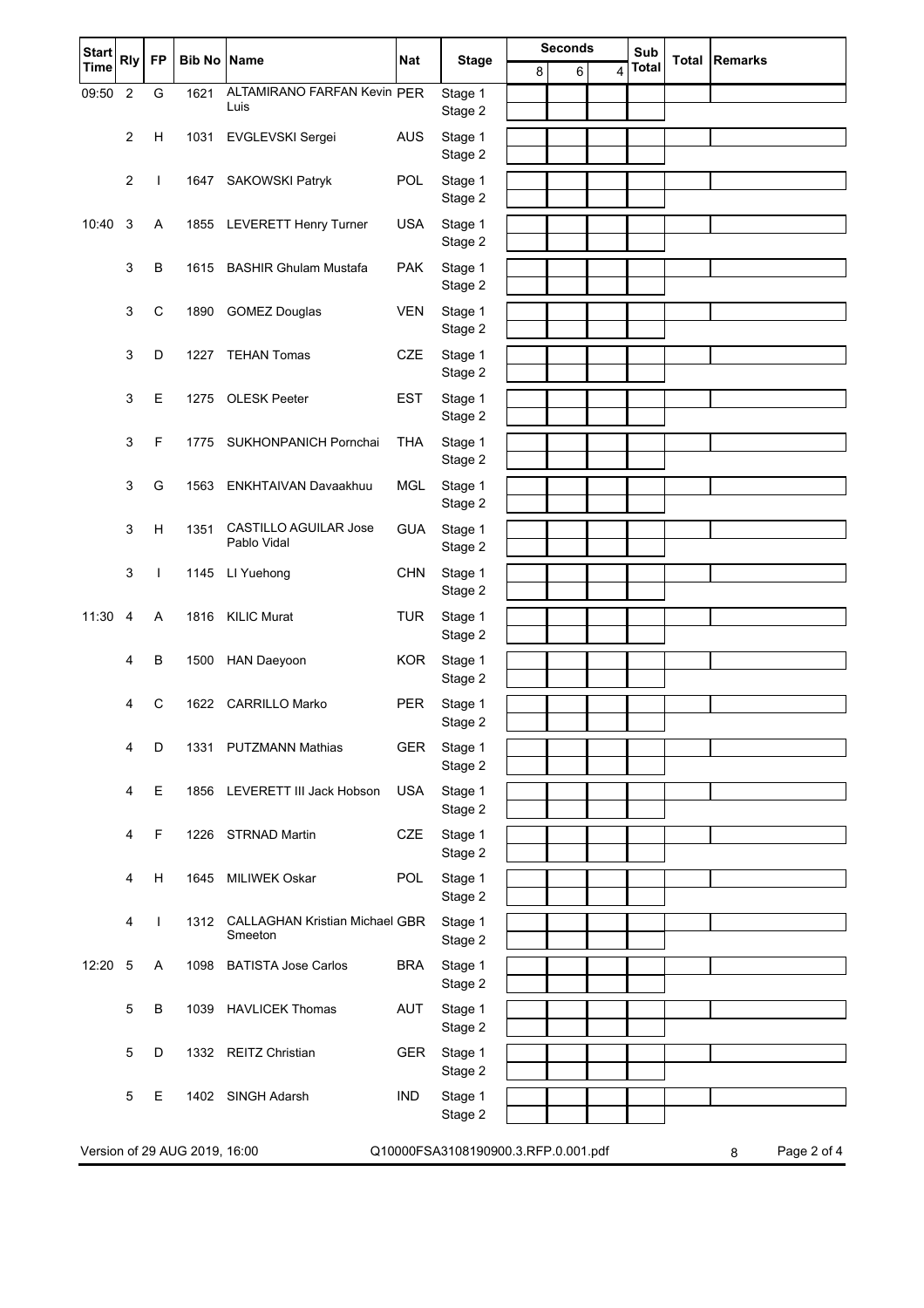| <b>Start</b> | <b>Rly</b>      | <b>FP</b>    | <b>Bib No Name</b> |                                     | <b>Nat</b> |                    |   | <b>Seconds</b> |   | Sub          | <b>Total Remarks</b> |
|--------------|-----------------|--------------|--------------------|-------------------------------------|------------|--------------------|---|----------------|---|--------------|----------------------|
| <b>Time</b>  |                 |              |                    |                                     |            | <b>Stage</b>       | 8 | 6              | 4 | <b>Total</b> |                      |
| 12:20        | 5               | F            | 1187               | TOBAR PRADO Bernardo<br>Julian      | COL        | Stage 1            |   |                |   |              |                      |
|              |                 |              |                    |                                     |            | Stage 2            |   |                |   |              |                      |
|              | 5               | G            | 1314               | <b>GOWIN Sam William</b>            | GBR        | Stage 1<br>Stage 2 |   |                |   |              |                      |
|              | 5               | н            | 1223               | PODHRASKY Martin                    | CZE        | Stage 1            |   |                |   |              |                      |
|              |                 |              |                    |                                     |            | Stage 2            |   |                |   |              |                      |
|              | 5               | $\mathbf{I}$ | 1863               | <b>SANDERSON Keith</b>              | <b>USA</b> | Stage 1            |   |                |   |              |                      |
|              |                 |              |                    |                                     |            | Stage 2            |   |                |   |              |                      |
|              | 5               | J            | 1105               | DA SILVEIRA Adalto                  | <b>BRA</b> | Stage 1            |   |                |   |              | <b>MQS</b>           |
|              |                 |              |                    |                                     |            | Stage 2            |   |                |   |              |                      |
| 13:10        | $6\phantom{1}6$ | $\sf B$      |                    | 1799 ALLEN Rhodney                  | <b>TTO</b> | Stage 1<br>Stage 2 |   |                |   |              |                      |
|              | 6               | $\mathsf C$  | 1058               | <b>LUNEV Ruslan</b>                 | <b>AZE</b> | Stage 1            |   |                |   |              |                      |
|              |                 |              |                    |                                     |            | Stage 2            |   |                |   |              |                      |
|              | 6               | D            | 1146               | <b>LIN Junmin</b>                   | <b>CHN</b> | Stage 1            |   |                |   |              |                      |
|              |                 |              |                    |                                     |            | Stage 2            |   |                |   |              |                      |
|              | 6               | $\mathsf E$  | 1831               | <b>HORODYNETS Maksym</b>            | <b>UKR</b> | Stage 1            |   |                |   |              |                      |
|              |                 |              |                    |                                     |            | Stage 2            |   |                |   |              |                      |
|              | 6               | F            | 1208               | <b>PUPO Leuris</b>                  | <b>CUB</b> | Stage 1<br>Stage 2 |   |                |   |              |                      |
|              | 6               | G            | 1324               | <b>GEIS Oliver</b>                  | GER        | Stage 1            |   |                |   |              |                      |
|              |                 |              |                    |                                     |            | Stage 2            |   |                |   |              |                      |
|              | 6               | н            |                    | 1812 AVCI Yusuf                     | <b>TUR</b> | Stage 1            |   |                |   |              |                      |
|              |                 |              |                    |                                     |            | Stage 2            |   |                |   |              |                      |
|              | 6               | $\mathbf{I}$ | 1605               | AL HASHMI Said                      | OMA        | Stage 1            |   |                |   |              |                      |
|              |                 |              |                    |                                     |            | Stage 2            |   |                |   |              |                      |
| 14:00        | $\overline{7}$  | A            | 1304               | QUIQUAMPOIX Jean                    | <b>FRA</b> | Stage 1<br>Stage 2 |   |                |   |              |                      |
|              | $\overline{7}$  | B            | 1462               | <b>MAZZETTI Riccardo</b>            | <b>ITA</b> | Stage 1            |   |                |   |              |                      |
|              |                 |              |                    |                                     |            | Stage 2            |   |                |   |              |                      |
|              | $\overline{7}$  | $\mathsf C$  | 1049               | TIEFENTHALER Christoph              | <b>AUT</b> | Stage 1            |   |                |   |              |                      |
|              |                 |              |                    |                                     |            | Stage 2            |   |                |   |              |                      |
|              | $\overline{7}$  | D            | 1099               | <b>BONADEO MUNDINS</b><br>Giancarlo | <b>BRA</b> | Stage 1            |   |                |   |              | <b>MQS</b>           |
|              |                 |              |                    |                                     |            | Stage 2            |   |                |   |              |                      |
|              | $\overline{7}$  | F            | 1508               | KIM Junhong                         | <b>KOR</b> | Stage 1<br>Stage 2 |   |                |   |              |                      |
|              | 7               | G            | 1614               | <b>AKHTAR Muhammad Khalil</b>       | <b>PAK</b> | Stage 1            |   |                |   |              |                      |
|              |                 |              |                    |                                     |            | Stage 2            |   |                |   |              |                      |
|              | 7               | н            | 1002               | CIABURRI Silvio Martin              | ARG        | Stage 1            |   |                |   |              |                      |
|              |                 |              |                    |                                     |            | Stage 2            |   |                |   |              |                      |
|              | $\overline{7}$  | $\mathbf{I}$ |                    | 1688 POH Lip Meng                   | SGP        | Stage 1            |   |                |   |              |                      |
|              |                 |              |                    |                                     |            | Stage 2            |   |                |   |              |                      |
|              | 7               | J            |                    | 1168 YAO Zhaonan                    | <b>CHN</b> | Stage 1<br>Stage 2 |   |                |   |              |                      |

Version of 29 AUG 2019, 16:00 Q10000FSA3108190900.3.RFP.0.001.pdf 8967 8 Page 3 of 4